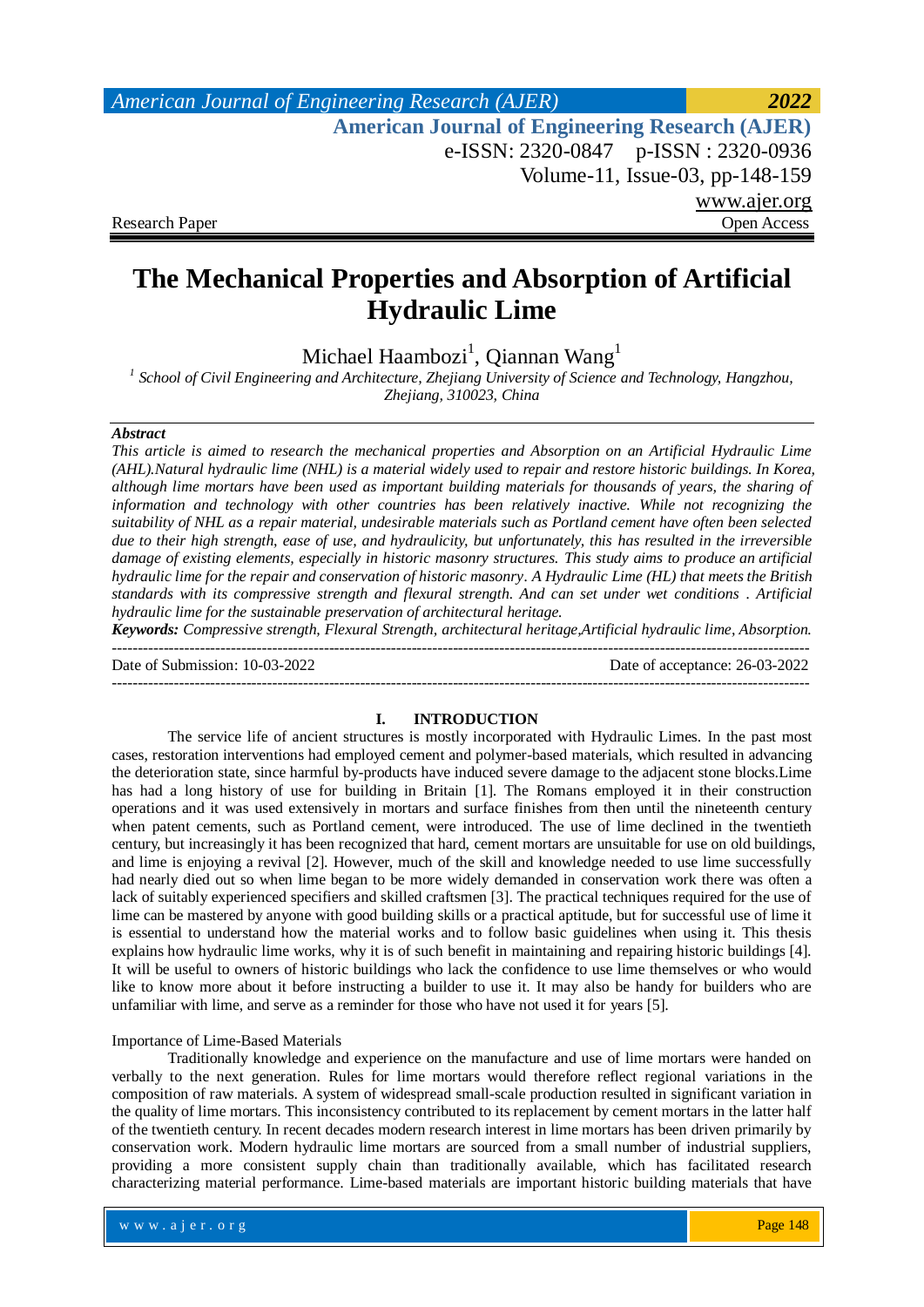contributed significantly to the development of human culture and civilization They have been used to construct historic buildings and infrastructure for over 10,000 years [1,2]. Lime mortar was not widely used until it was adopted by the Greeks and later the Romans around the 1st millenniumThe most advanced form, Portland cement, has led to the construction and expansion of cities in a short period of time, in which the hydraulicity of this binder as well as its high strength and fast strength development are involved. Hydraulicity is defined as the property of a dry powder that can harden in water or when mixed with water.

### Raw Materials

The raw material for hydraulic lime is a limestone which contains calcium carbonate together with a proportion of clay. Such a limestone is known as argillaceous. Most limestones for hydraulic lime production contain between 15 and 35 per cent silica together with alumina - two important constituents of clays. Most argillaceous limestones are somewhat grey or blue in color. They can also be distinguished by having a dull surface which does not sparkle in sunlight when broken. As with all types of limestones, argillaceous limestones will fizz when a few drops of dilute hydrochloric or sulphuric acid are put on them. Marlstone - a soft limestone that is common in some areas, is often a suitable raw material for producing hydraulic lime. Most limestones used for hydraulic lime production vary in properties such as clay content and type of clay minerals present in a single deposit. This results in the production of a lime with significant variation in properties such as strength and setting time, even with a high level of quality control during production. Allowance for such a variation should be made in using the lime.Pure" limes are not hydraulic and are also known as non-hydraulic, air or putty limes. They will not set in water, rather curing over a long period by slowly reabsorbing carbon dioxide from the atmosphere. They may be available from a limited number of suppliers as the aforementioned highly caustic quicklime, the more widely distributed typical bagged hydrated lime or occasionally as a lime putty in sealed containers. Usually when the chemical composition of limestone is discussed, it is presented as CaCO3 or calcium carbonate. However, both calcium and magnesium are alkaline earth metals having similar properties and found in lime. Sea creatures in particular can metabolize a certain percentage of magnesium as a double carbonate with calcium for shells if there aren't enough calcium ions in the water. Over geologic time huge sedimentary deposits of these magnesium containing limestones have formed around the globe. Although most all limestone contains some magnesium, anything less than 5% will produce a calcitic or "High Calcium" lime.Dolomitic limestones are very common and limes prepared from them historically required special preparation, especially for plastering. For traditional lime kilns, larger particles of quicklime typically remained that might take weeks or even months to slake. Lime expands when it slakes and if this delayed expansion happened after the lime was applied to the wall as a plaster it would cause "pops" that could totally ruin a plaster finish. As dolomitic limes take longer to slake than calcium limes, they were more susceptible to this problem. The traditional solution was to slake the lime all the way to putty several months before work was to begin. With industrial means of production that include grinding and screening processes as well as forced hydration under increased barometric pressure there is little cause for concern with delayed hydration or risk of plaster pops. Most commercially available hydrated lime can be slaked overnight and used the next day although the longer it sits the creamier and more pleasant it is to work with.

Properties of Hydraulic Lime

Natural hydraulic lime (NHL) mortars are widely used for restoration works due to their good compatibility with the substrate material in terms of physical, chemical, and mechanical properties. Regarding their mechanical characterization, there is still a need for further understanding of their fracture behavior and the influence of their dosage methodology on the mechanical properties. Thus, this chapter focuses on the mechanical characterization of NHL mortars, such as flexural, compressive, and splitting tensile strengths, elastic modulus, and fracture energy. Moreover, the influence of the composition and production process on such properties was studied as well. Furthermore, the loading rate effect on the fracture behavior was also presented. The results show that NHL mortars have shape and size effect on the compressive strength. In addition, NHL mortar is rate sensitive, mainly due to the viscous effects caused by the presence of free water in the porous structure.Natural hydraulic lime (NHL) is a binding material formed by burning of argillaceous or siliceous limestones with reduction to powder by slaking with or without grinding [\[1\]](https://www.intechopen.com/books/sustainable-construction-and-building-materials/mechanical-behavior-of-natural-hydraulic-lime-mortars#B1).From a mineralogical point of view, it is mainly composed of portlandite  $(Ca(OH)_2)$ , dicalcium silicates  $(C_2S)$ , gehlenite  $(C_2AS)$ , and small amounts of tricalcium silicates (C<sub>3</sub>S). Tricalcium aluminate (C<sub>3</sub>A) and tetracalciumaluminoferrite (C<sub>4</sub>AF) can be present as well. Moreover, calcite  $(CaCO<sub>3</sub>)$  can also appear in NHL as a result of a slight carbonation (reaction with carbon dioxide from the air) of portlandite during storage. When mixed appropriately with water and aggregates, NHL produces mortars which are able to harden and gain strength with time. As a hydraulic material, NHL mortars have the property of setting and hardening under water and reacting with carbon dioxide from the air (carbonation) .The use of NHL mortars prevails presently for restoration works due to their good compatibility with the substrate material in terms of physical, chemical, and mechanical properties. That is to say, NHL mortars interact quite well with stones and blocks of masonry walls; the interventions with the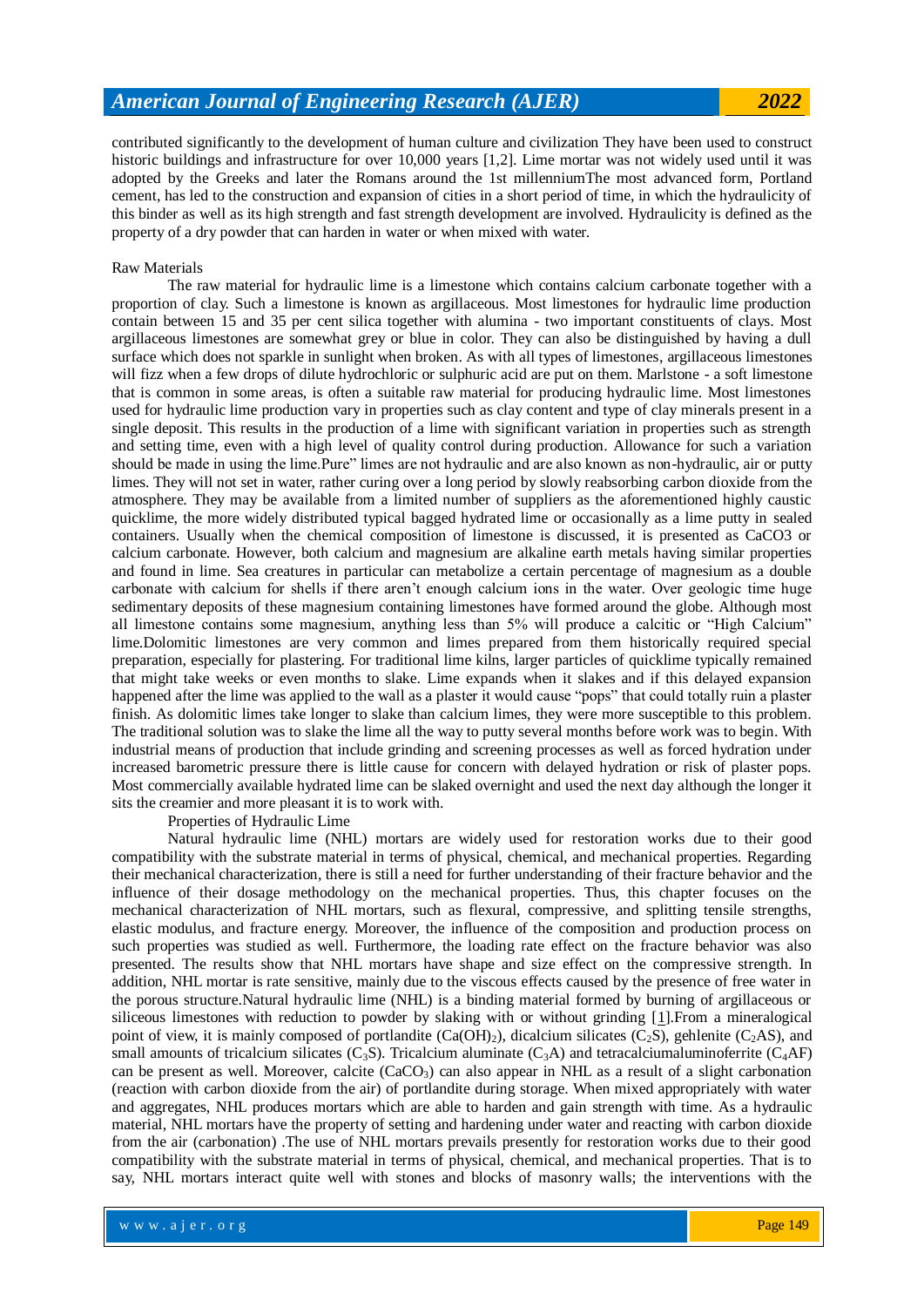materials are durable in time and do not originate spalling of the stones. Moreover, NHL mortars are more appropriate than air-hardening or lime pozzolana ones when the early strength gain is essential [\[6\]](https://www.intechopen.com/books/sustainable-construction-and-building-materials/mechanical-behavior-of-natural-hydraulic-lime-mortars#B6). Furthermore, NHL mortars are eco-efficient as they require low amount of energy during their production process and absorb  $CO<sub>2</sub>$  from the air while carbonating. Knowledge on the mechanical properties of mortar is crucial to ensure a good performance of masonry structures In general, NHL mortars are well investigated in terms of compressive and flexural strengths. Nevertheless, there is still a need for the further understanding of the mechanical behavior of NHL mortars under quasi-static and dynamic loading conditions, especially for the latter. In this chapter, under quasi-static loading condition, an advanced mechanical characterization of NHL 3.5 mortars has been performed, such as elastic modulus, fracture energy, splitting tensile strength, and compressive and flexural strengths. Particularly, compressive strengths from prisms and cylinders were compared to study the size and shape influence. Moreover, the effects of dosage and production process on these properties were analyzed as well. Under dynamic loading condition, NHL mortar beams were tested at various loading rates (loading-point displacement rates) by using a servo-hydraulic testing machine, from the quasi-static one,  $5.0 \times 10^{-4}$  mm/s, to rate sensitive ones,  $5.0 \times 10^{-1}$  mm/s (intermediate loading rate) and  $1.6 \times 10^{1}$  mm/s (fast loading rate).

The properties of hydraulic limes depend on their chemical composition, the manner in which they have been burned, and on the manner, they have been slaked or hydrated. The composition of hydraulic limestone includes the amount and types of inorganic impurities whichgive the hydraulic lime its hydraulicity. These impurities include silica, alumina, and ferric oxide. The properties of hydrated hydraulic lime can be compared to those of a mixture of Portland cement with a corresponding proportion of hydrated lime. The material is easy to use and flows freely under the trowel, but sets and hardens more slowly than Portland cement and does not attain as great a strength as a lime-free Portland mix.l.The hydraulic limes with high compressive strength contain 65% lime, 10 - 12% alumina, and 23 - 25% silica, which approximates the same proportions as a typical Portland cement. The setting of hydraulic lime is a similar process to that of Portland cement, but because there is less free lime in Portland cement, more strength is produced in the Portland.Hydraulic lime mortars are increasingly used for new building. The bond strength of lime mortar masonry has not yet been quantified; however, this is one of the most important properties of the hardened mortar because it determines strength, durability and use of masonry. Bond deterioration reduces the compressive strength of a wall and can destroy its tensile or shear strength; and a defective bond can lead to water ingress and subsequent damage. Bond strength also impacts structural behavior: masonry is strong in compression, however, it is weak in flexural tension, and the reason for this weakness is the bond interface between mortar and masonry.As a result, allowable compressive stresses in building codes are substantially larger than allowable flexural tension stresses, and this limits the use of masonry as a structural element. Therefore, improvements in the bond strength would enhance use of masonry. Furthermore, structurally, masonry systems rely on a good bond in order to maintain integrity under exposure under wind suction or pressure, the masonry relies on the strength of the bond in order to transfer lateral stresses throughout masonry segments and support the flexural tensile stresses generated. Research has been undertaken into the bond strength of Portland cement and cement/lime mortarsIt is assumed by the building industry that Portland cement and cement/lime mortars bond well with building units, whereas lime mortars, are not always considered capable of developing sufficient bond.This is a misconception partially due to a lack of knowledge and insufficient research on lime-mortar bond strength. For example, outstanding research works such as the Smeaton Project have identified bond strength as crucial but have not measured the property. The objective of this paper is to quantify the bond strength of natural hydraulic lime mortars of different hydraulic strengths (NHL2, 3.5 and 5), and investigate the effect of the mortars' hydraulicity, water retention and water content on the strength of the bond. Water content determines both the mortar's workability and its initial flow; these properties were also measured and correlated to the bond strength. This study contributes to better characterize natural hydraulic lime mortars in order to enhance their use in building, and establishes relationships between bond strength, hydraulicity, water content, workability and water retention. These relationships can assist the production of mortars designed to reach high bond strengths, and this would improve the quality and performance of hydraulic lime mortars in construction.

#### Artificial Hydraulic Lime

The production of artificial hydraulic limes is discussed as a possible alternative to natural hydraulic lime. It deserves some consideration, because there is the issue of variability of the constituents of hydraulic limestone as a function of natural variability in the beds. The idea of having a consistent product is worth consideration. One artificial lime that Bumell mentions is General Treussart's artificial hydraulic lime; which involved the mixing 5 measures of chalk by volume to 1 of clay, then the paste is burnt. The lime was then slaked with water in which potash and soda were mixed in proportions necessary to bring the solution to 5% acidity.calcination of a mixture of the rich lime and the alkali silicate in the proportions of from 10-12 of the latter, to 100 of the former. Both must be very finely powdered and well mixed or otherwise the reaction would be incomplete, and subsequently solidification would produce a disintegration of the mass.The artificial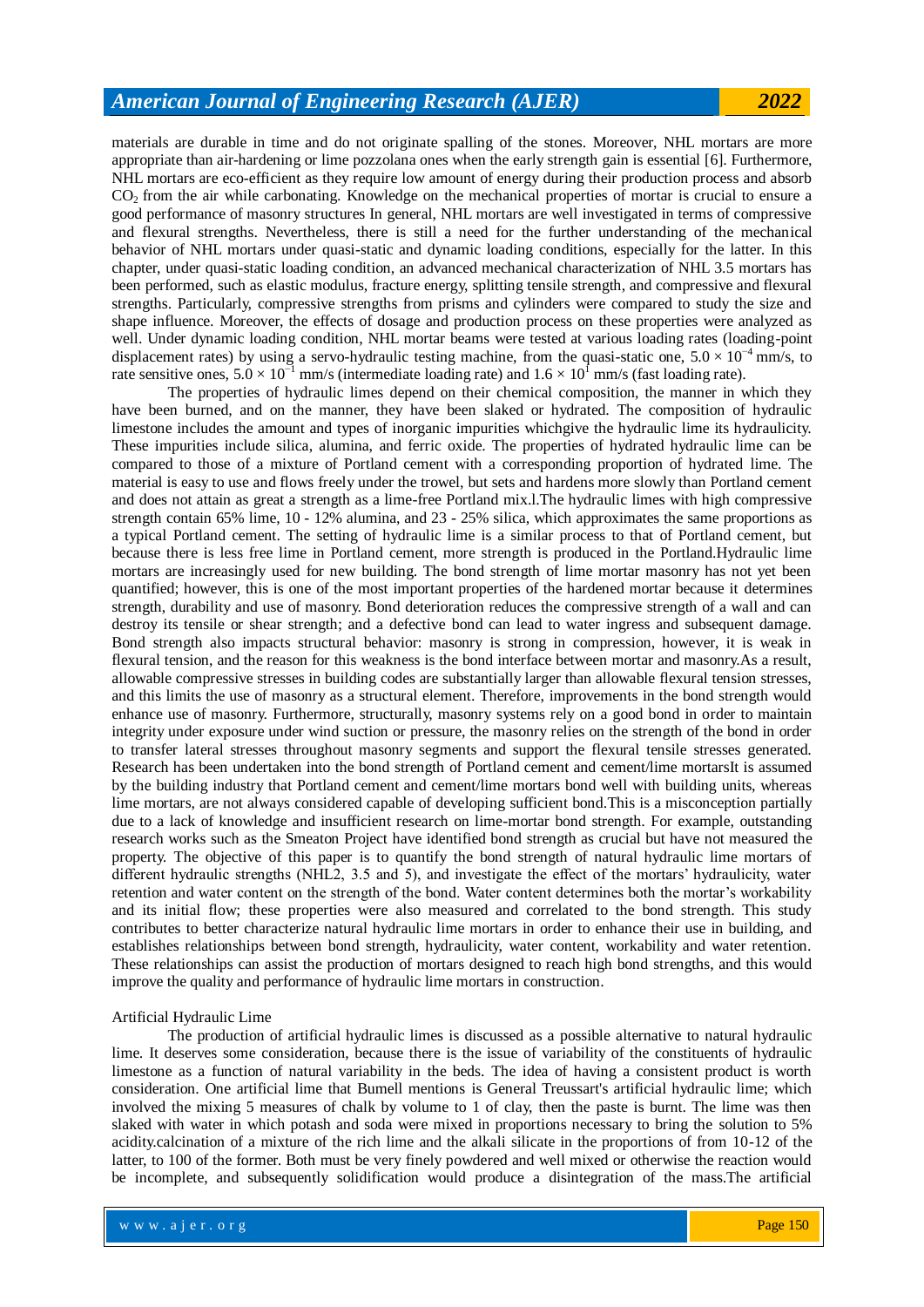hydraulic limes did not attain the same degree of hardness or the same compressive strength as the natural hydraulic limes of the same class. Of the latter, those which were obtained from the closest grained and densest lime stones, were reported to be the most resistant. They were used in preference to the artificial cements. This did not apply (lack of compressive strength) to the over-burnt limes, because Portland cement attained both great tensile and compressive strength.Searle also discussed the topic of artificial hydraulic lime. He believed that artificial hydraulic lime could be produced by mixing slaked lime and clay in the proper proportions. It also could be made by mixing soft limestone or chalk with clay, grinding them together to form a paste, then molding them into rough bricks and burning them. The proportions of clay and lime or limestone to be used were dependent upon the composition of each, but the addition of one-part clay to four parts of rich lime was typical. Also, if argillaceous limestone was enriched with a purer limestone or diluted with clay, the proportions of each could be adjusted so as to produce a lime having the desired properties.In addition, it was also possible to produce hydraulic lime by under-burning a mixture of limestone and clay or shale, however such a lime may contain a large proportion of wholly inert.material. A mixture of limestone and clay, artificial or manmade. must contain more than 80% calcium carbonate, or the product will contain too much uncombined lime and silica. Searle concluded that the best hydraulic limes are natural, made from rock containing the ingredients in the right proportions, - an artificial hydraulic lime cannot produce as uniform a mixture as nature.

Hydraulic lime was an important cementitious material before the arrival of Portland cement but it is little used now, except in conservation work. Production of good hydraulic lime is as much a craft as a technology, even more than ordinary lime but, with the decline in use of hydraulic lime, there are few skilled producers left and new producers often need to learn the required skills from scratch. Hydraulic lime hardens partly by reaction with water and so differs from other types of lime which harden by chemical reaction with carbon dioxide in the air. Hydraulic lime has properties intermediate between ordinary lime and Portland cement but is produced in a similar way to ordinary lime. In addition to containing calcium hydroxide, the chemical which makes up ordinary lime, hydraulic lime also contains calcium silicates similar to the main cementitious components of Portland cement. A cement with properties similar to hydraulic lime can also be obtained by mixing ordinary lime with a pozzolanic material. Hydraulic lime can be made stronger than ordinary lime and can be used in some applications for which ordinary lime is not suitable, particularly where water is present.

The durability characteristics both in construction or restoration of monuments are dependent on the use of proper mortar. Results obtained and several studies reported in the literature. It is more practical to propose a lime based mortar with aggregates originated from the limestone in order to have an excellent compatibility with the chemical properties. The study suggests that mortar seems to have similar mechanical strength properties and is found to be compatible to that of tuffeau stone mainly if lime-aggregate reaction is taken into consideration over a longer period of time. . The hydraulic properties need to be further investigated more mainly with respect to permeability and diffusion variations. However, imbibition results indicate mortars using low percentages of lime  $(\leq 20\%)$  are compatible with tuffeau. Moreover, this study demonstrates clearly that there is no difference in the behavior of the mortar composed of hydraulic or non-hydraulic lime. However, these tests have been carried out on few samples and so more samples must be tested to for better understanding of differences in the behavior between the two tested limes. Microscopic observation and mercury porosimeter investigation studies are necessary for different samples of mortar in order to follow and to compare the microstructure and the pore size distribution changes with lime type and proportion. Furthermore, aging tests including thermo-hydromechanical cycles under real environmental conditions are necessary to evaluate the performance (deterioration and durability) of the proposed mortar in order to confirm the compatibility of the conceived mortar (based on hydraulic or non-hydraulic) with the tuffeau.

|                                                                   | $\tilde{}$                             |                                 |                     | $\alpha$ . The contract of $\alpha$ is the contract of $\alpha$ |
|-------------------------------------------------------------------|----------------------------------------|---------------------------------|---------------------|-----------------------------------------------------------------|
| Lime<br><b>Classification</b>                                     | <b>Active Clay</b><br><b>Materials</b> | <b>Setting Time in</b><br>Water | <b>Slaking Time</b> | <b>Expansion</b>                                                |
| Fat Lime - white<br>color                                         | $<$ 6% (typically $<$<br>$2\%)$        | no set (putty)                  | very fast           | considerable                                                    |
| Lean Lime - white,<br>off-white color                             | < 12% (typically<br>$<6\%$             | no set (putty)                  | fast                | large $(e.g.x 2)$                                               |
| Magnesian<br>(dolomitic) - white,<br>off-white color              | typically $< 10\%$                     | no set (putty)                  | very slow           | varies                                                          |
| Feebly Hydraulic -<br>off white, pale gray<br>color               | < 12%                                  | $< 20$ days                     | slow                | slight                                                          |
| <b>Moderately</b><br><b>Hydraulic</b><br>pale<br>gray, buff color | $12 - 18%$                             | 15 - 20 days                    | slow                | slight                                                          |
| Eminently<br>Hydraulic<br>gray<br>٠<br>brown color                | 18 - 25%                               | $2 - 4$ days                    | very slow           | slight                                                          |
| Natural Cements -<br>dark<br>light to very<br>brown color         | $30 - 40%$                             | 12 hours                        | very slow           | slight                                                          |

#### Table 1. shows Lime & Cement - Classification & Properties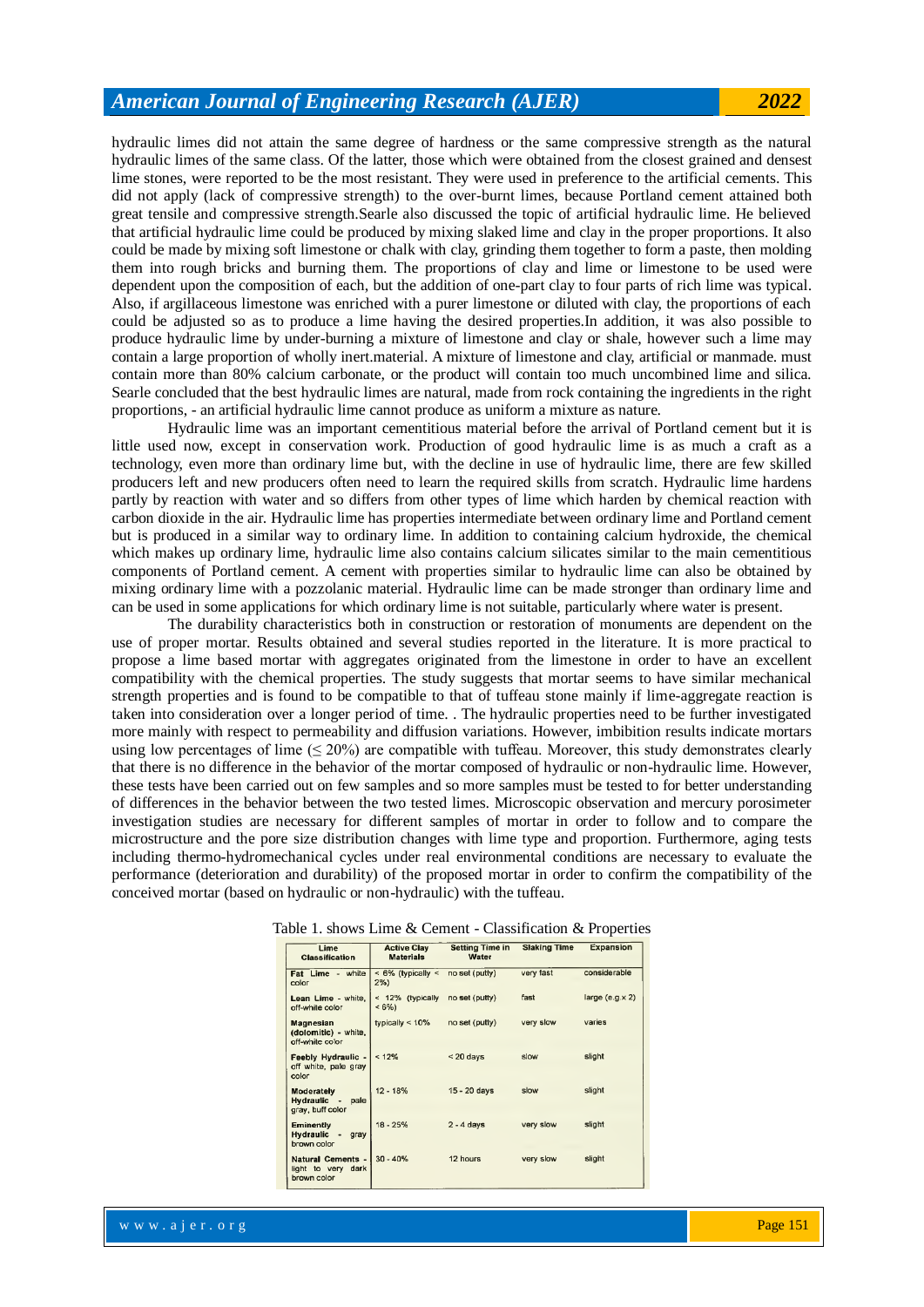Advantages of Hydraulic lime Based mortars

Lime mortar is often said to be able to 'breath'; it is vapor permeable meaning it allows water, in vapor form, to pass through it. Depending on relative pressure differentials moisture movement can be from inside to outside or vice-versa. Vapor permeability is beneficial to masonry joints and surrounding fabric as it prevents build-up of damp, reducing risk of condensation problems (e.g. mould) and avoiding salt and frost damage. Some advantages include:

### **low strength and stiffness**

Natural hydraulic lime mortar is generally much softer compared to cement-based materials. Its low strength and stiffness, along with autogenous healing, means it morereadily accommodates building movement.

### **Environmentally friendly:**

Lime mortar is commonly regarded as having lower environmental impact than cement mortar. This is based on lower embodied carbon of lime (cradle to gate: 0.74 kgCO2/kg) compared to 8 cement (cradle to gate: 0.83 kgCO2/kg) (Hammond & Jones 2011). It not only absorbs potentially damaging carbon dioxide from the atmosphere, but the amount of energy required to produce it is less than is required for the production of cement and as it can be produced on a small scale, there is less impact on the local area.

### **Improved performance compared to air lime**

Compared to air lime, hydraulic lime mortars have higher initial strength, the ability to set underwater and improved frost resistance.

## **Workability**

### **Functionality:**

Natural hydraulic lime is available in a range of strengths (NHL 2, NHL 3.5 and NHL 5), giving it a wider range of applications to different types of masonry and different weather conditions.

# **Easy handling**

Unlike lime putty or slaking quicklime, natural hydraulic lime is supplied as a powder, like cement, which makes transport, storage and proportioning much easier and more accurate [7,9,10].

### Mechanical properties of Artificial Hydraulic Lime.

#### Experimental

A hydraulic lime is made from a limestone that either naturally contains or has artificially introduced some form of amorphous silica in the burning process. This amorphous or "free" silica fuses with some of the quicklime to form a clinker, a cementitious compound. That cementitious clinker is what makes the lime hydraulic, meaning that it will set with the addition of a certain percentage of water.However, freshly burned hydraulic lines are often very caustic as well so they are typically slaked also. Enough water is added to quench the quicklime but less than required to initiate the hydraulic reaction, the result being that most hydraulic limes sold commercially are both hydraulic and hydrated.

To produce an AHL we use a mix proportions of ratio 1:2 (Binder Sand ratio). We Mixthe materials using suitable mixing machines. The materials for this test included

- Sand size 1.18
- White Cement
- Tap Water
- Mixing machine.
- Slag
- Hydrated Lime
- Calcium carbonate
- Calcium Oxide

### Table 2. Mix proportion I grams

| ∠ement | Slag | <b>Hydrated Lime</b> | Calcium<br>carbonate | $\alpha$ dcium<br>Oxide | Water | Sand | Sand<br>size |
|--------|------|----------------------|----------------------|-------------------------|-------|------|--------------|
| 270    | 75g  | 202.5                | 101.25               | 101.25                  | 413.5 | 500  | 1.18         |

#### Strength Test Procedure

- 1. Placed the prepared mix in the steel cube mould for casting.
- 2. Once it sets, after 24 hours remove the cube from the mould.
- 3. air curing for stipulated time of 7 days, 14 days and 28 days.
- 4. As mentioned the specimen was kept for air curing for 7 or 14 or 28 days.
- 5. Test specimens for flexural strength, then test for compressive strength.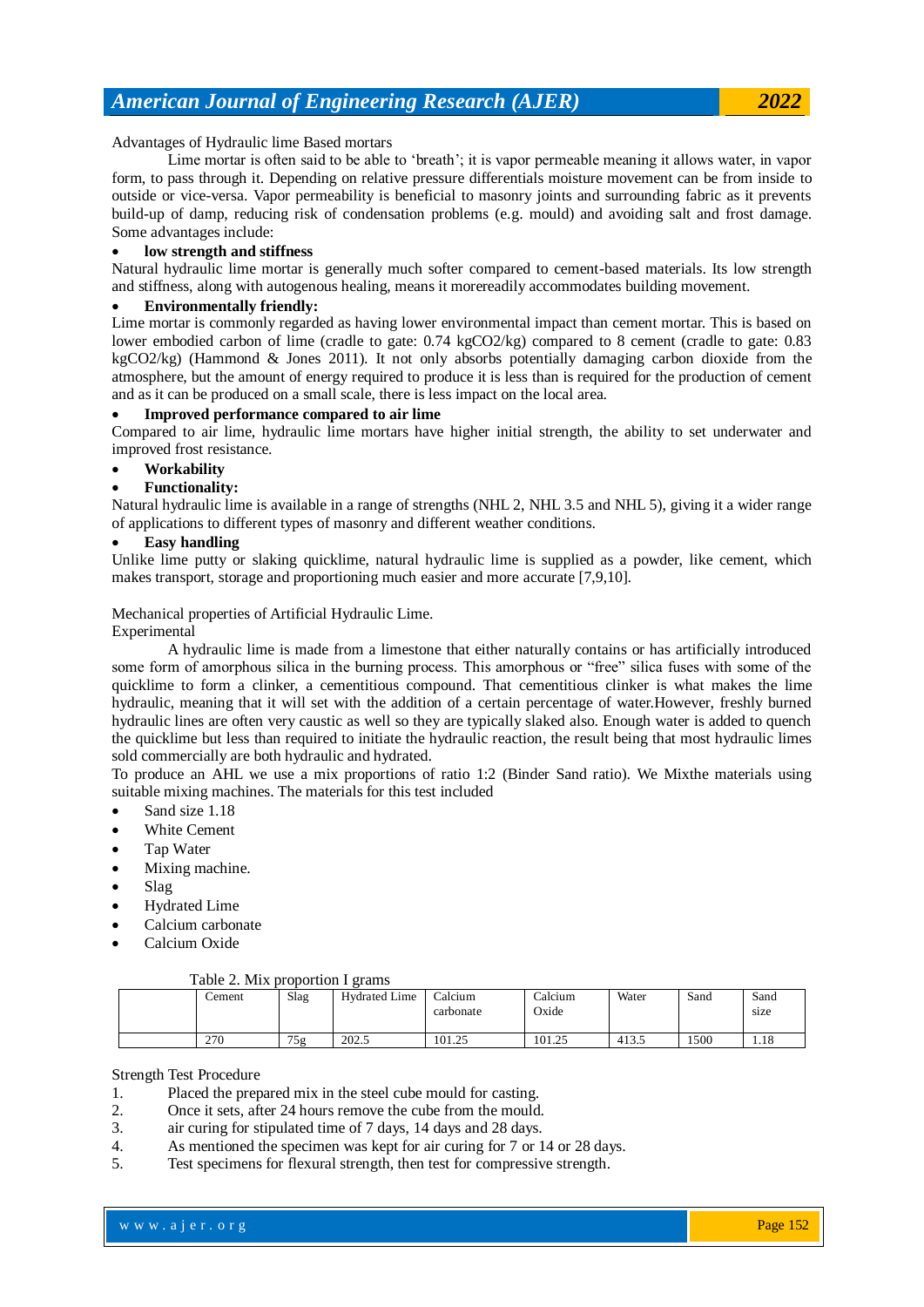

Fig 1.strength test machine

Flexural Strength

Before carrying out the compressive strength test, this study firstly conducted the flexural strength test. The specimen was 40mm and the depth was 40mm while its supported length was 100mm. The results of flexural and the compressive tests on concrete expressed as a modulus of rupture which is denoted in MPa were calculated as follows:

$$
\sigma_f = \frac{3FL}{2bd^2}
$$

(1)

| Table 3. Flexural strength test results |          |  |     |          |   |     |          |  |     |      |        |                                    |        |
|-----------------------------------------|----------|--|-----|----------|---|-----|----------|--|-----|------|--------|------------------------------------|--------|
| Days at Test                            | Force    |  | for | Force    |   | for | Force    |  | for |      |        | Average force in Flexural Strength |        |
|                                         | specimen |  | in  | specimen | 2 | in  | specimen |  | in  | Kilo | newton | in<br>mega                         | pascal |
|                                         | (KN)     |  |     | (KN)     |   |     | (KN)     |  |     | (KN) |        | (Mpa)                              |        |
| HL5-7d                                  | 1.32     |  |     | 1.47     |   |     | 1.24     |  |     | 1.34 |        | 3.1406                             |        |
| HL5-14d                                 | 1.38     |  |     | 1.52     |   |     | 1.36     |  |     | 1.42 |        | 3.3281                             |        |
| HL5-28d                                 | 1.78     |  |     | 1.21     |   |     | 1.66     |  |     | 1.55 |        | 3.6328                             |        |



Fig 2. HL5 Flexural strength Results graphical presentation.

The graph above graphically compares the flexural strength of the Hydraulic Lime concrete determined at 7 days, 14 days and 28 days respectively. It appears that there are three groups of results. The first group is where the flexural strength is very low implying that the concrete in not strong, the second group is moderate, implying that after 14 days the concrete is stronger than it was at day 7 and the third group implies that the concrete is strongest at day 28.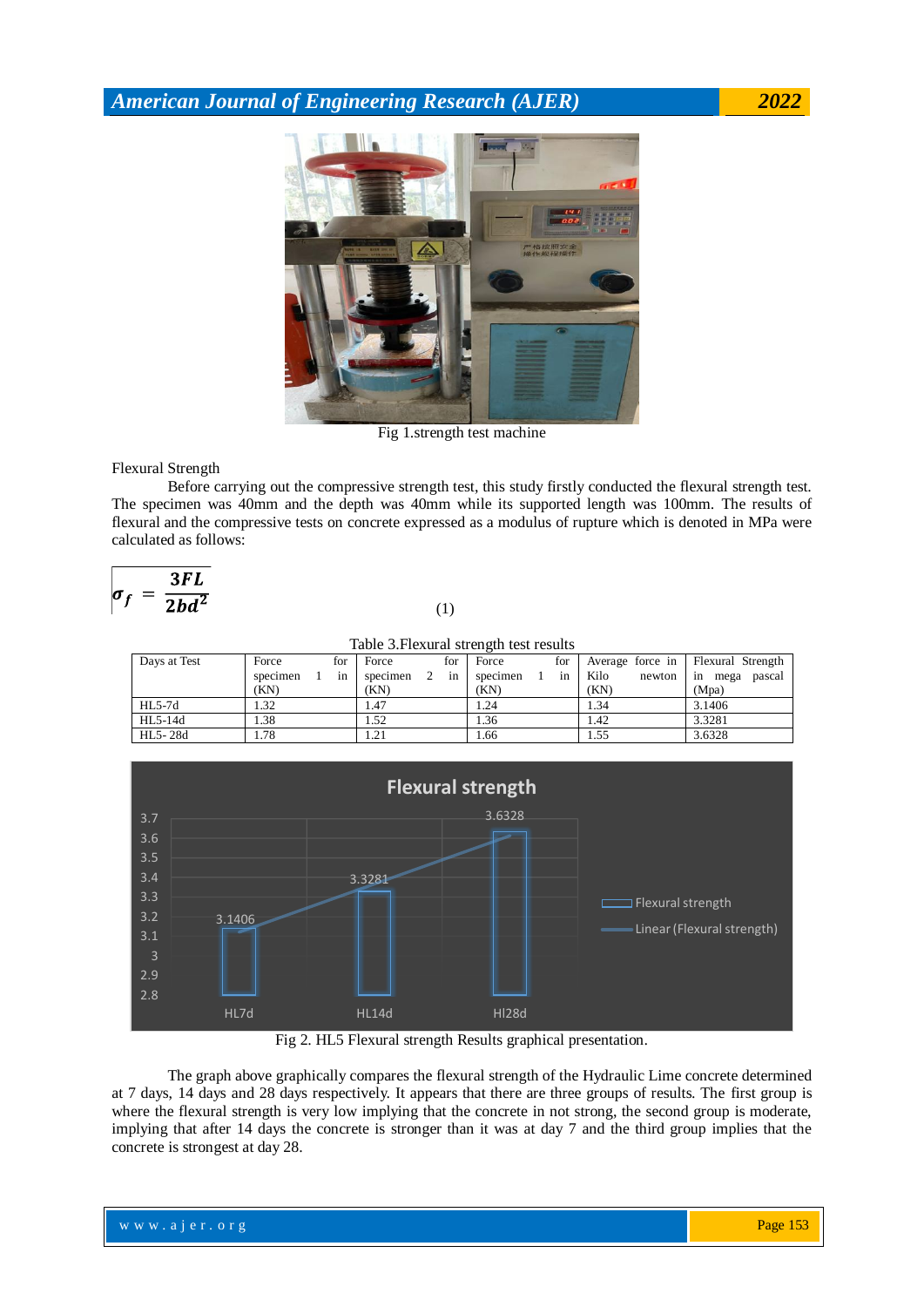### **Compressive strength**

| Table 3. Compressive strength test |                |                     |                     |                  |              |  |  |  |  |  |  |
|------------------------------------|----------------|---------------------|---------------------|------------------|--------------|--|--|--|--|--|--|
| Days at Test                       | Force<br>for   | for<br>Force        | for<br>Force        | Average force in | Strength Mpa |  |  |  |  |  |  |
|                                    | specimen<br>in | specimen<br>in<br>2 | specimen<br>3<br>1n | Kilo<br>newton   |              |  |  |  |  |  |  |
|                                    | (kN)           | (kN)                | (kN)                | (KN)             |              |  |  |  |  |  |  |
| $HL5-7d$                           | 18.59          | 18.84               | 19.28               | 18.903           | 11.8144      |  |  |  |  |  |  |
| $HL5-14d$                          | 21.57          | 21.66               | 21.44               | 21.557           | 13.4731      |  |  |  |  |  |  |
| HL5-28d                            | 23.52          | 22.62               | 22.45               | 22.863           | 14.2893      |  |  |  |  |  |  |
|                                    |                |                     |                     |                  |              |  |  |  |  |  |  |



Fig 3. HL5 Compressive strength Results graphical presentation.

$$
\sigma = \frac{F}{A} \tag{2}
$$

The hydraulic lime after 7 days was divided into three specimen and tested for compressive strength, specimen 1 needed the force of 18.59kN to compress, specimen 2 needed the force of 18.84Kn to compress and specimen 3 needed the force of 19.28kN to compress. Therefore, on average the force needed to compress the complete specimen on day 7 was 18.903kN. And therefore the compressive strength was found to be 11.8144Mpa. The same was repeated for 14 days and 28 days.

Compressive strength test Results graphical presentation.

The compressive strength of Hydraulic Lime concrete was determined at 7 days, 14 days, and 28 days, as shown in the graph below. There appear to be three groupings of findings. The first group has a very low compressive strength, meaning that the concrete is weak; the second group has a moderate compressive strength, implying that the concrete is stronger after 14 days than it was at day 7, and the third group has the strongest concrete at day 28. No clear justification could be offered for such observation due to a lack of valuable information and the test's unpredictability. Regardless, the overall pattern from the data is clear: the compressive strength of concrete improves

Comparing the Compressive strength Results to the standard measurements.

The table below shows the standard acceptable compressive strength for hydraulic lime and natural hydraulic lime. The table contains the type of building lime with the corresponding compressive strength.

|                       | Table 4. DS ET Standard measurements |            |  |  |  |  |  |  |  |
|-----------------------|--------------------------------------|------------|--|--|--|--|--|--|--|
|                       | compressive strength                 |            |  |  |  |  |  |  |  |
| Type of building lime | Mpa                                  |            |  |  |  |  |  |  |  |
|                       |                                      |            |  |  |  |  |  |  |  |
|                       |                                      |            |  |  |  |  |  |  |  |
|                       | 7 days                               | 28 days    |  |  |  |  |  |  |  |
|                       |                                      |            |  |  |  |  |  |  |  |
| HL2 and NHL2          | $\sim$                               | $2$ to $7$ |  |  |  |  |  |  |  |
|                       |                                      |            |  |  |  |  |  |  |  |
|                       |                                      |            |  |  |  |  |  |  |  |
| HL3.5 and NHL3.5      | $\overline{\phantom{0}}$             | 3.5 to 10  |  |  |  |  |  |  |  |
|                       |                                      |            |  |  |  |  |  |  |  |

| Table 4. BS EN Standard measurements |  |  |
|--------------------------------------|--|--|
|--------------------------------------|--|--|

w w w . a j e r . o r g where  $\mathcal{L}_{\mathcal{A}}$  is a just the result of  $\mathcal{L}_{\mathcal{A}}$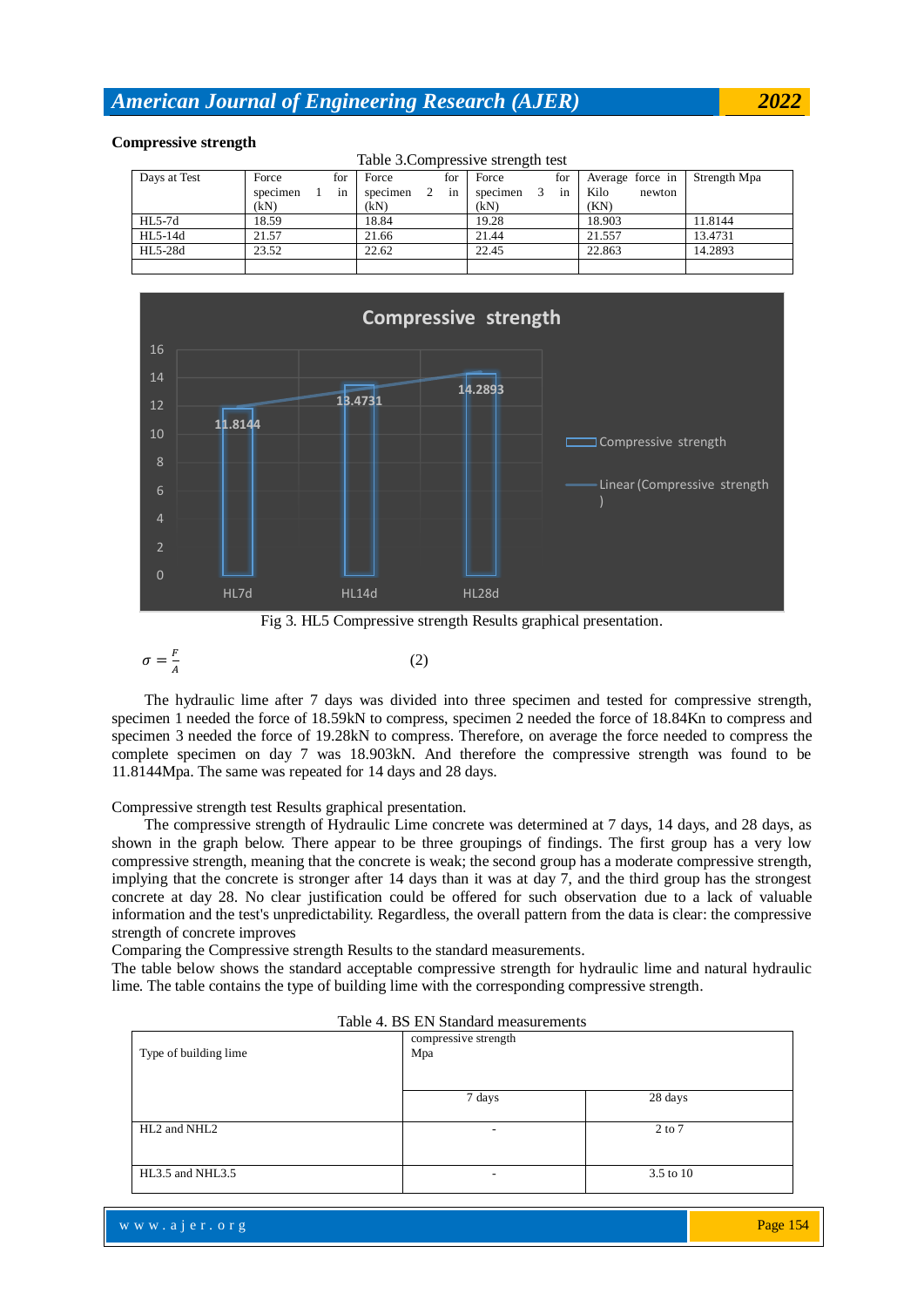| HL5 and NHL5                                                                                         | 5 to $15^{\circ}$ |
|------------------------------------------------------------------------------------------------------|-------------------|
| HL5 and NHL5 with a bulk density lower than $0.90 kg/dm^3$ is allowed to have a strength up to 20Mpa |                   |

Going by the standard measurements, and comparing with the results of the compressive strength of this research, the type of building lime produced by this study is HL5 and HL3.5 because the compress strength is at day 7, 14 and 28 are all within the acceptable range of 5 to  $15<sup>6</sup>$ . This is in line with the research aim of producing Artificial Hydraulic Lime (AHL) which can be used for ancient buildings repairing.

### SEM Test

SEM analysis of the studied mortars cured for 28 days. Left side is SEM image of the sample magnified at 24.0mmx2.00k and right side is the Zoom of the same image magnified at 24.0mmx4.00k.



Fig 4. HL5 SEM Test

Element Analysis

The energy dispersive spectroscopy (EDS) technique is mostly used for qualitative analysis of materials but is capable of providing semi-quantitative results as well. Typically, SEM instrumentation was equipped with an EDS system to allow for the chemical analysis of features being observed in SEM monitor. Simultaneous SEM and EDS analysis is advantageous in failure analysis cases where spot analysis becomes extremely crucial in arriving at a valid conclusion [11]. Signals produced in an SEM/EDS system included secondary and backscattered electrons that are used in image forming for morphological analysis as well as X-rays that are used for identification and quantification of chemicals present at detectable concentrations. The detection limit in EDS depended on sample surface conditions, smoother the surface the lower the detection limit.

Elemental analysis of surfaces in SEM was performed using energy dispersive spectroscopy (EDS), which measures the energy and intensity distribution of X-ray signals generated by the electron beam striking the surface of the specimen. The elemental composition at a point, along a line, or in a defined area, could be easily determined to a high degree of precision. Elemental maps were often used to locate areas rich in elements present in concentrations greater than 1% by weight. The electrons penetrated a depth of 0.02–1.0 μm into the sample and so care was taken to prepare samples appropriately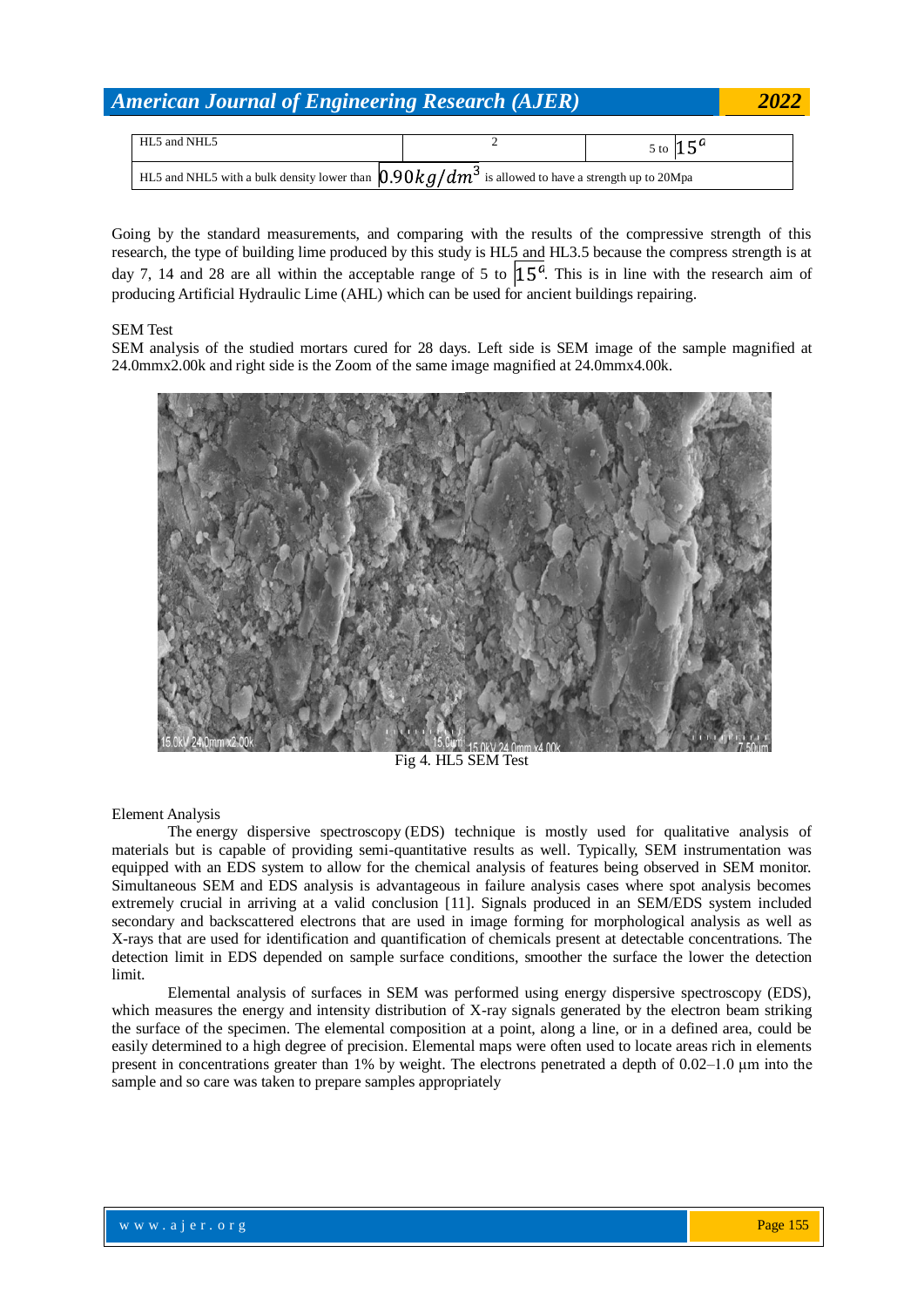

Fig 5: HL5 weight spectrum test

| Element    |       | Weight % Atomic % | $Error \%$ |
|------------|-------|-------------------|------------|
| C K        | 3.89  | 7.60              | 8.80       |
| N K        | 0.71  | 1.19              | 20.31      |
| O K        | 41.36 | 60.65             | 9.45       |
| MgK        | 1.42  | 1.37              | 6.54       |
| <b>AIK</b> | 1.29  | 1.12              | 5.42       |
| <b>SiK</b> | 6.05  | 5.05              | 3.64       |
| AuM        | 7.42  | 0.88              | 5.48       |
| SK.        | 0.70  | 0.51              | 6.73       |
| <b>CIK</b> | 0.02  | 0.02              | 76.34      |
| <b>KK</b>  | 0.20  | 0.12              | 14.08      |
| CaK        | 36.11 | 21.13             | 2.05       |
| <b>FeK</b> | 0.83  | 0.35              | 11.35      |

# ZAF Smart Quant Results

Fig 6. HL5 Element, Weight, Atomic and Error Percentage

#### Absorption Of AHL

Absorption testing is a popular method of determining the water-tightness of concrete. A water absorption test measures the amount of water that penetrates into concrete samples when submersed.The maritime code BS 6349 specifies that water absorption should not exceed 3%, or 2% in critical conditions such as highly aggressive chloride or freeze–thaw exposure, when tested in accordance with BS 812-2. The drying shrinkage test in BS 812 Part 120 is limited to aggregates with water absorption <3.5%.

Permeability height can be measured through soaking testing, and results about this are given in the analysis below.

The figure below shows the initial weight of the Hydraulic Lime weighed at 7days, 14days and 28days respectively.

www.ajer.org where  $\mathcal{L}_{\mathcal{A}}$  is a just the result of  $\mathcal{L}_{\mathcal{A}}$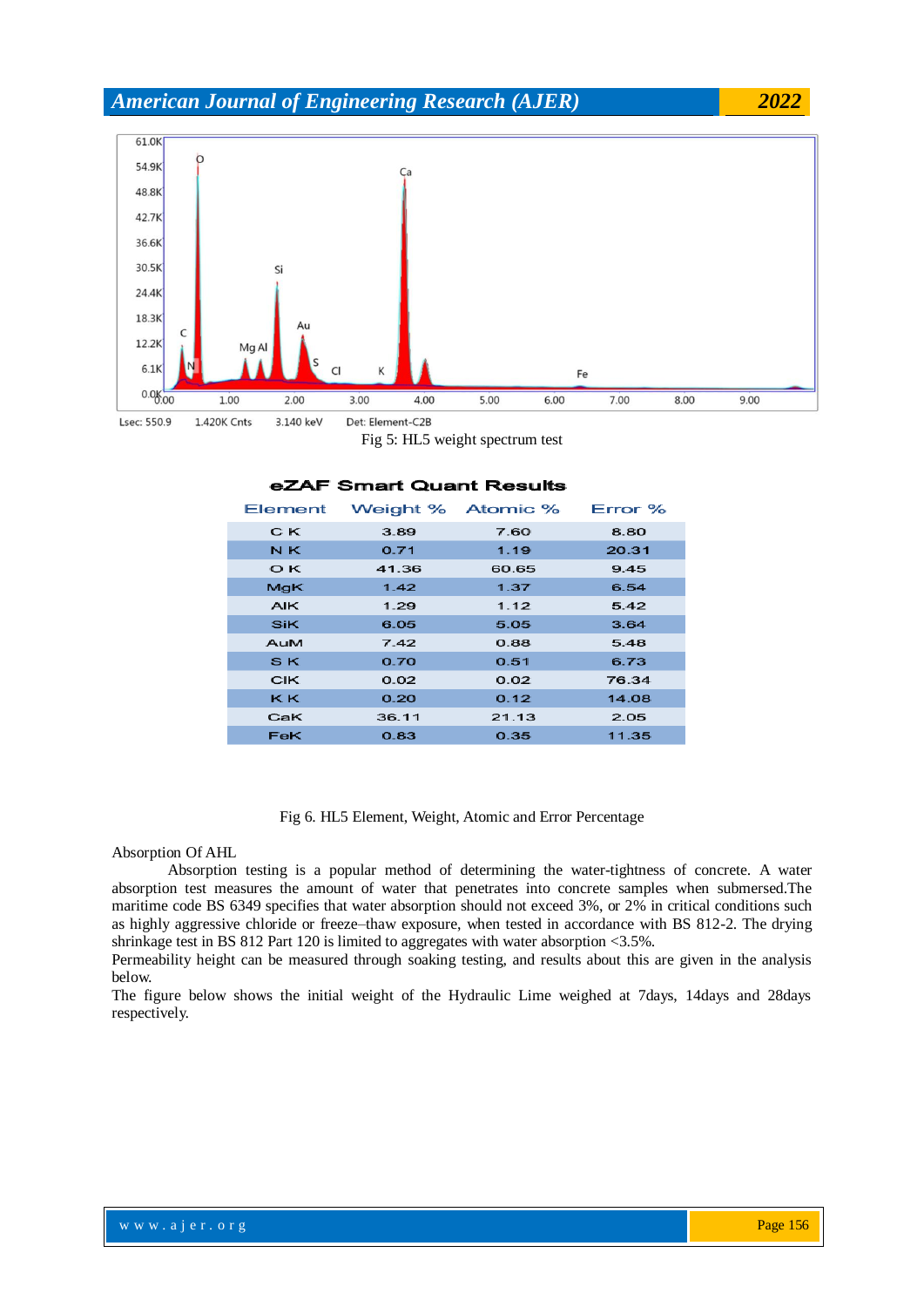|                    |           |       | where $\sigma$ , weights in must valle of the rryardame mille sumple. |                   |                  |      |                                                             |  |  |           |       |                                                                          |  |
|--------------------|-----------|-------|-----------------------------------------------------------------------|-------------------|------------------|------|-------------------------------------------------------------|--|--|-----------|-------|--------------------------------------------------------------------------|--|
|                    |           |       |                                                                       | <b>ABSORPTION</b> |                  |      |                                                             |  |  |           |       |                                                                          |  |
|                    | 1(INTIAL) | 1min  | 2min                                                                  | 4 <sub>min</sub>  | 6 <sub>min</sub> | 8min | 10min 12min 16min 20min 25mn 36min 49min 60min 24hrs        |  |  |           |       |                                                                          |  |
| AHL7d              | 241.7     | 254.2 | 260.9                                                                 |                   |                  |      |                                                             |  |  |           |       | 268.1 271.9 273.4 273.6 273.5 273.4 273.5 273.7 273.76 273.6 273.7 274.7 |  |
| AHL <sub>14d</sub> | 252.8     | 263.8 | 269.8                                                                 |                   |                  |      | 275.4 279.8 282.1 283.3 283.8 284.5 284.9 285.3 285.6 285.6 |  |  |           | 286.3 | 286.8                                                                    |  |
| AHL <sub>28d</sub> | 246.7     | 256.7 | 263                                                                   | 269.1             | 272.7            |      | 275.1 276.3 276.9 277.5 277.8 277.9                         |  |  | 278 277.9 |       | 277.9 278.8                                                              |  |
|                    |           |       |                                                                       |                   |                  |      |                                                             |  |  |           |       |                                                                          |  |

Table 5. weights in intervals of the Hydraulic Lime sample.

|      |                                                                                                                                  |  |  | <b>ABSORPTION</b> |  |    |  |    |          |
|------|----------------------------------------------------------------------------------------------------------------------------------|--|--|-------------------|--|----|--|----|----------|
|      |                                                                                                                                  |  |  |                   |  | 20 |  | 49 | 60 24HRS |
|      | 5.171700455 7.943732 10.92263 12.49483 13.11543 13.19818 13.15681 13.11543 13.15681 13.23955 13.26438 13.19818 13.23955 13.65329 |  |  |                   |  |    |  |    |          |
| H14d | 4.351265823 6.724684 8.939873 10.68038 11.59019 12.06487 12.26266 12.53956 12.69778 12.85601 12.97468 12.97468 13.25158 13.44937 |  |  |                   |  |    |  |    |          |
| H28d | 4.053506283 6.607215 9.079854 10.53912 11.51196 11.99838 12.24159 12.4848 12.6064 12.64694 12.68747 12.64694 12.64694 13.01176   |  |  |                   |  |    |  |    |          |
|      |                                                                                                                                  |  |  |                   |  |    |  |    |          |

Fig 7.Absorption test results



Fig 8.Absorption test for AHL 5

In the Hydraulic Lime with calcium in figure 4.5 above, it can be seen that penetration height increased apparently with time within 8 to 10 minutes for HL7d. similarly, the penetration height increased or absorption rate increase in the initial stages for both HL14d and HL28d. For different curing methods, penetration height was not the same in the initial stages until beyond 12 minutes when they became uniform. HL14d and HL28d were constant after 10 minutes . In contrast, the samples cured on condition of HL14d and HL28d showed the lowest penetration height, while the samples of curing condition of 7days presented the highest one which is HL7d. The absorption test for AHL indicated that different curing conditions caused different absorption rate of samples.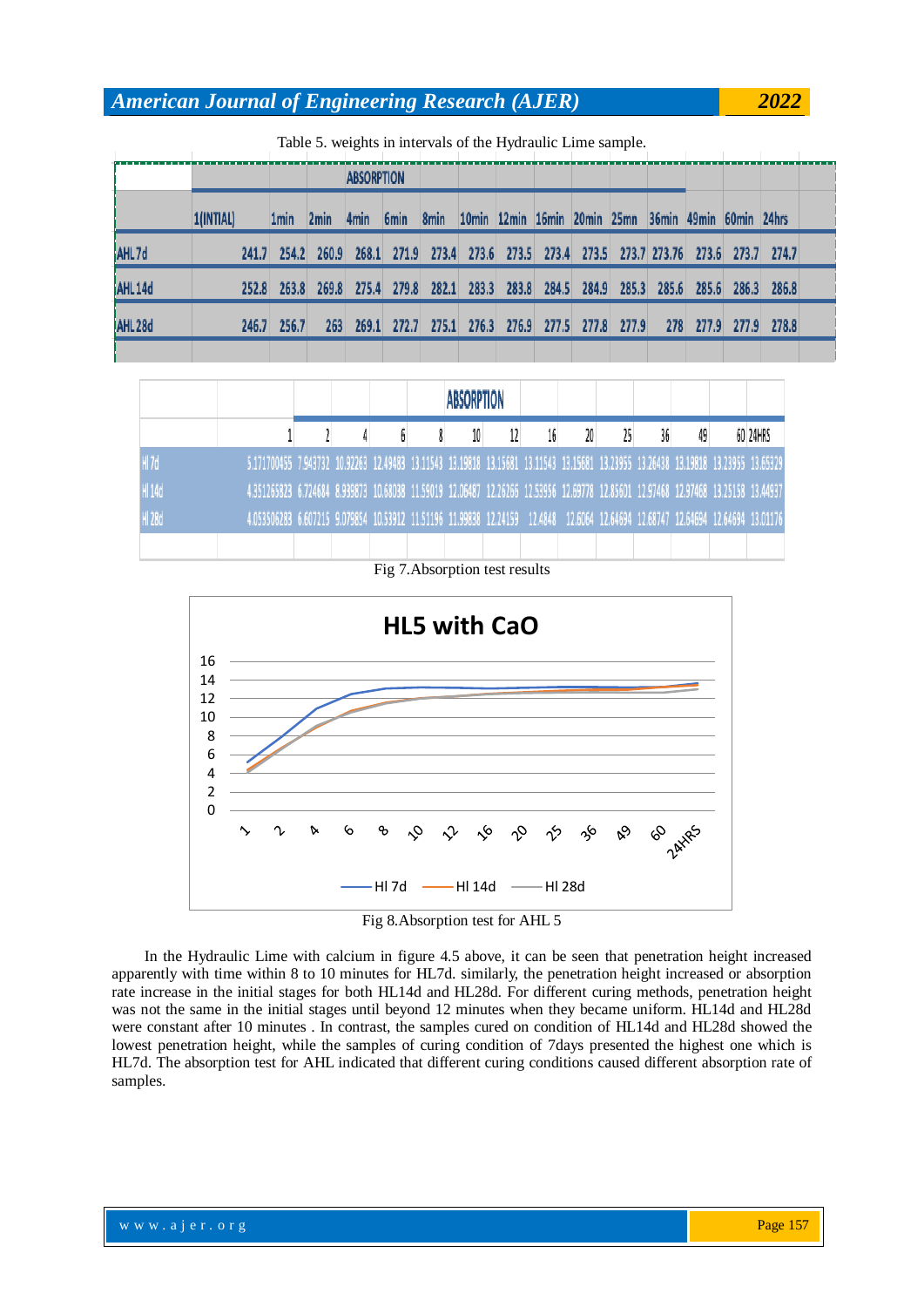### Relations between Water Absorption and Strength

After being cured for 28 days, compressive strength was measured and presented in this chapter. The rule of thumb is that Samples cured in air condition ( $\degree$ C, RH 90  $\pm$  5%) show highest strength, while those cured in air condition ( $^{\circ}$ C, RH 60  $\pm$  5%) have lowest strength. Although the specimens differ in surface water absorption, there is little difference in internal water absorption[12]. Furthermore, the high surface water absorption only decrease compressive strength of concrete. The whole strength of concrete depends on both surface and internal structures. Therefore, strength of concrete cannot be evaluated by water absorption. Although the specimens differ in surface water absorption, there is little difference in internal water absorption. Furthermore, the high surface water absorption only decreased compressive strength of cover concrete[13]. The whole strength of concrete depends on both surface and internal structures. So, strength of concrete cannot be evaluated by water absorption**.**

#### **II. DISCUSSION**

The sustainable preservation of architectural heritage is particularly important because it is not just for use and residence, it is also an asset of humankind to be passed down intact to the next generation. In reality, this heritage is deteriorated by various environmental factors and even people. In a situation like that in South Korea, where knowledge about traditional building materials and techniques has been almost forgotten due to rapid industrialization and social change, the preservation of historical buildings based on unfounded customs and a lack of scientific knowledge can seriously deteriorate the historical buildings' structural safety and durability. Furthermore, it is also important to understand the concept of preventive conservation.

Based on the above facts only, it is still early to assert the use of hydraulic lime in Korea. However, this possibility can be suggested due to the current study being in early stages. This suggestion also raises the need for continuing research to find additional evidence.

#### **III. CONCLUSION**

Going by the standard measurements, and comparing with the results of the compressive strength of this research, the type of building lime produced by this study is HL5 and HL3.5 because the compress strength is at day 7, 14 and 28 are all within the acceptable range of 5 to  $15<sup>a</sup>$ . This is in line with the research aim of producing Artificial Hydraulic Lime (AHL) which can be used for ancient buildings repairing and the mechanical properties of AHL manifested in the experiments that were conducted in this study.

In absorption test curing conditions can greatly affect the water absorption of concrete. Based on the curing conditions in this paper, the concrete which was exposed to air curing with calcium exhibited low water absorption. In addition, surface water absorption was higher than internal water absorption regardless of curing conditions. Both of surface water absorption and internal water absorption had no clear relationship with compressive strength in the tests with CaO, which indicated that the strength cannot be simply evaluated by water absorption.

#### **REFERENCE**

- [1]. Carran, D.; Hughes, J.; Leslie, A.; Kennedy, C. A short history of the use of lime as a building material beyond Europe and North America. Int. J. Archit. Herit. 2012, 6, 117–146.
- [2]. Veiga, R. Air lime mortars: What else do we need to know to apply them in conservation and rehabilitation interventions? A review. Constr. Build. Mater. 2017, 157, 132–140.
- [3]. Shao, M.; Li, L.; Chen, W.; Liu, J. Investigation and modification of two kinds of Chinese traditional lime in cultural building relics. J. Cult. Herit. 2019, 36, 118–127.
- [4]. Sabbioni, C.; Zappia, G.; Riontino, C.; Blanco-Varela, M.T.; Aguilera, J.; Puertas, F.; Balen, K.V.; Toumbakari, E.E.
- [5]. Atmospheric deterioration of ancient and modern hydraulic mortars. Atmos. Environ. **2001**, 35, 539–548.5. Sabbioni, C.; Bonazza, A.; Zappia, G. Damage on hydraulic mortars: The Venice Arsenal. J. Cult. Herit. **2002**, 3, 83–88.
- [6]. Kang, S.-H.; Kwon, Y.-H.; Moon, J. Quantitative analysis of CO2 uptake and mechanical properties of air lime-based materials. Energies **2019**, 12, 2903.
- [7]. Grilo, J.; Faria, P.; Veiga, R.; Santos Silva, A.; Silva, V.; Velosa, A. New natural hydraulic lime mortars—Physical and microstructural properties in di\_erent curing conditions. Constr. Build. Mater. **2014**, 54, 378–384.
- [8]. Dai, S.B. Building limes for cultural heritage conservation in China. Herit. Sci. **2013**, 1, 1–9. [CrossRef] Hansen, E.F.; Rodríguez-Navarro, C.; Balen, K. Lime putties and mortars. Stud. Conserv. **2008**, 53, 9–23. [CrossRef]
- [9]. Ritchie, T. Study of e\_orescence produced on ceramic wicks by masonry mortars. J. Am. Ceram. Soc. **1955**, 38, 362–366. [CrossRef]
- [10]. Del Hoyo-Meléndez, J.M.; Mecklenburg, M.F.; Doménech-Carbó, M.T. An evaluation of daylight distribution as an initial preventive conservation measure at two Smithsonian Institution Museums, Washington, DC, USA. J. Cult. Herit. **2011**, 12, 54–64. [CrossRef]
- [11]. Bichlmair, S.; Ra\_er, S.; Kilian, R. The Temperierung heating systems as a retrofitting tool for the preventive conservation of historic museums buildings and exhibits. Energy Build. **2015**, 95, 80–85.]
- [12]. Balocco, C.; Petrone, G.; Maggi, O.; Pasquariello, G.; Albertini, R.; Pasquarella, C. Indoor microclimatic study for Cultural Heritage protection and preventive conservation in the Palatina Library. J. Cult. Herit. **2016**, 22, 956–967. [CrossRef]
- [13]. Sahin, C.D.; Co¸skun, T.; Arsan, Z.D.; GökçenAkkurt, G. Investigation of indoor microclimate of historic libraries for preventive conservation of manuscripts. Case Study: Tire NecipPa¸sa Library, ˙Izmir-Turkey.